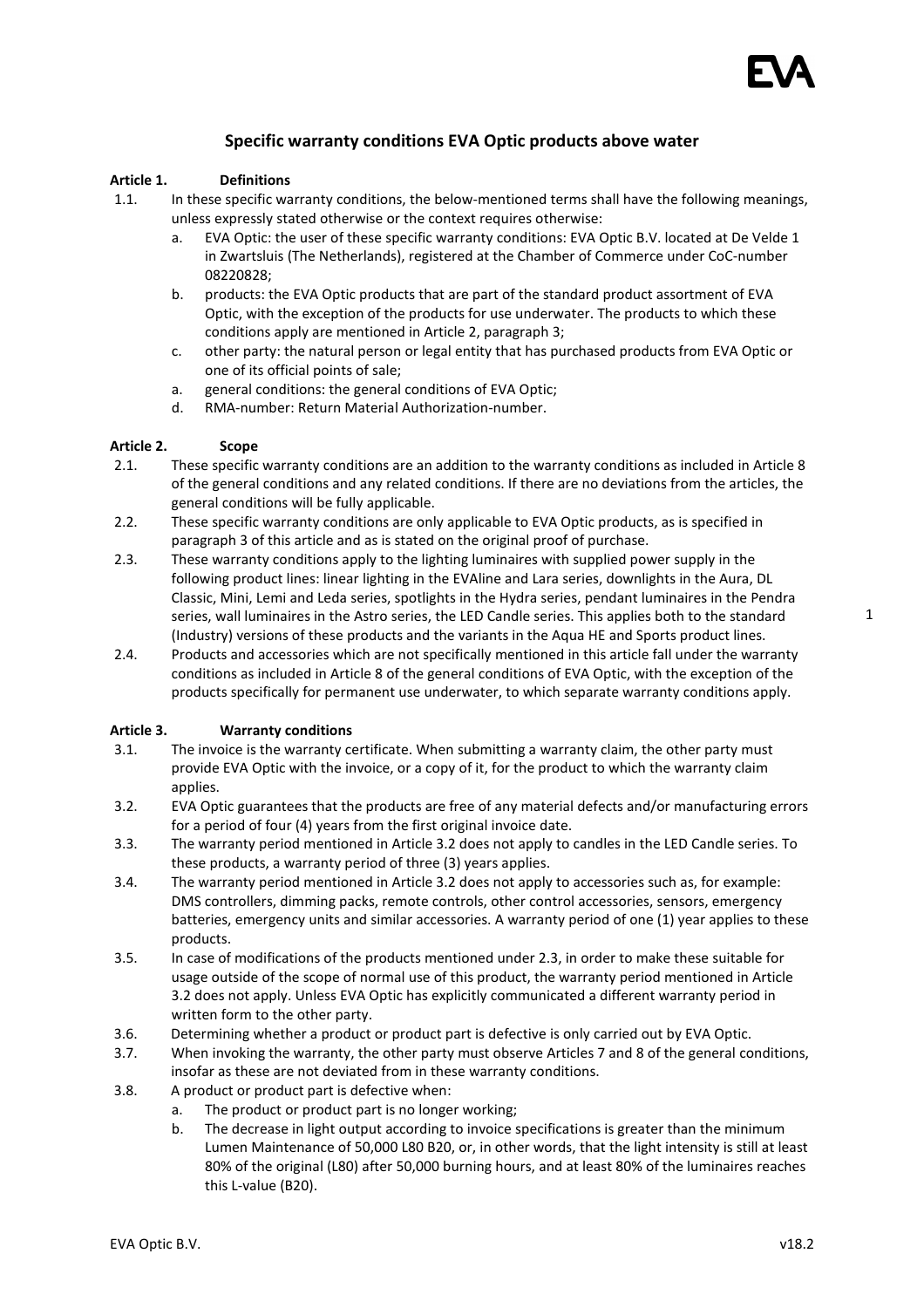

- 3.9. Measurements as mentioned in paragraph 8 of this article only take place in EVA Optic's factory.
- 3.10. If the defect is observed within the warranty period after the original invoice date, and has been communicated to EVA Optic, and the warranty claim has been honoured by EVA Optic, EVA Optic will decide whether to proceed with a free reparation of the product (in the factory) or delivery of a (free) replacement product or product part or similar product or product part.
- 3.11. In case of a reparation or replacement, EVA Optic retains the right to make use of repaired or new products or product parts, which are as equivalent as possible to the original product in terms of quality, light colour, light output, appearance and performance. However, deviations are possible, and EVA Optic is not responsible for such deviations.
- 3.12. Replacement and/or repaired products or the used new or other product parts fall under the remainder of the original warranty period. The warranty will in no case be newly established or extended. Nor will the warranty period be suspended.

#### Article 4. Normal use

- 4.1. The warranty is only applicable in case of normal use and maintenance of the product under normal circumstances. Normal use shall be understood to include:
	- a. Installation, assembly and disassembly, usage in accordance with the included instructions for use, manuals and/or datasheet;
	- b. Installation, assembly and disassembly, usage and maintenance in accordance with the provided advice and/or manuals by EVA Optic;
	- c. Installation as a complete system in accordance with the product manuals and nationally applicable standards;
	- d. Inspection and maintenance of the products and of mountings in accordance with the applicable laws, rules and standards, and advice provided by EVA Optic;
	- e. Compliance with nationally applicable laws and standards concerning the use of mountings and periodical safety checks of mountings and mounting materials and other materials for the use for which EVA Optic products and accessories are intended.
- 4.2. The product datasheets of the separate products contain information about the application and normal usage conditions of the product. If this information is (partly) lacking, the below-mentioned preconditions apply in addition to the normal usage conditions:
	- a. Maximum content of Trichloramine in the air: 0.50 mg/m3 air (Target value: 0.20 mg/m3 air)
	- b. Maximum content of Ozone in the air (if applicable): 120 ug/m3 1-hourly value
	- c. Minimum ambient temperature: 10˚C
	- d. Maximum ambient temperature: 35˚C
	- e. Maximum relative air humidity indoor swimming pool: 60%
	- f. Maximum free space around luminaire and power supply for air circulation for the purpose of cooling: 10 cm
	- g. Minimum free space around luminaire and at the front of a possible heat sink for air circulation for the purpose of cooling: 15 cm
	- h. Location of the luminaires: if not further specified, the products are suitable for usage in an indoor climate with normal office conditions.

The other party is responsible for supplying the required burden of proof to EVA Optic, so it can be used to determine whether the requirements for normal use as further specified in this article have been complied with.

- 4.3. The other party ought to install, use and maintain the products in such a way as may be expected from a reasonably acting user.
- 4.4. It may be reasonably expected from the other party that he/she knows or ought to know that, after installation and when using and maintaining in chlorine-rich environments, extremely accelerated damage to materials and mounting materials can occur.
- 4.5. The warranty is only applicable when applying original EVA Optic product parts, drivers and power supplies, cables and accessories.
- 4.6. The other party ought to take all measures that can be reasonably expected from him/her in order to prevent or reduce damage to the product.

#### Article 5. Limited warranty

5.1. The liability of EVA Optic is always limited to that which is included in Article 9 of the general conditions.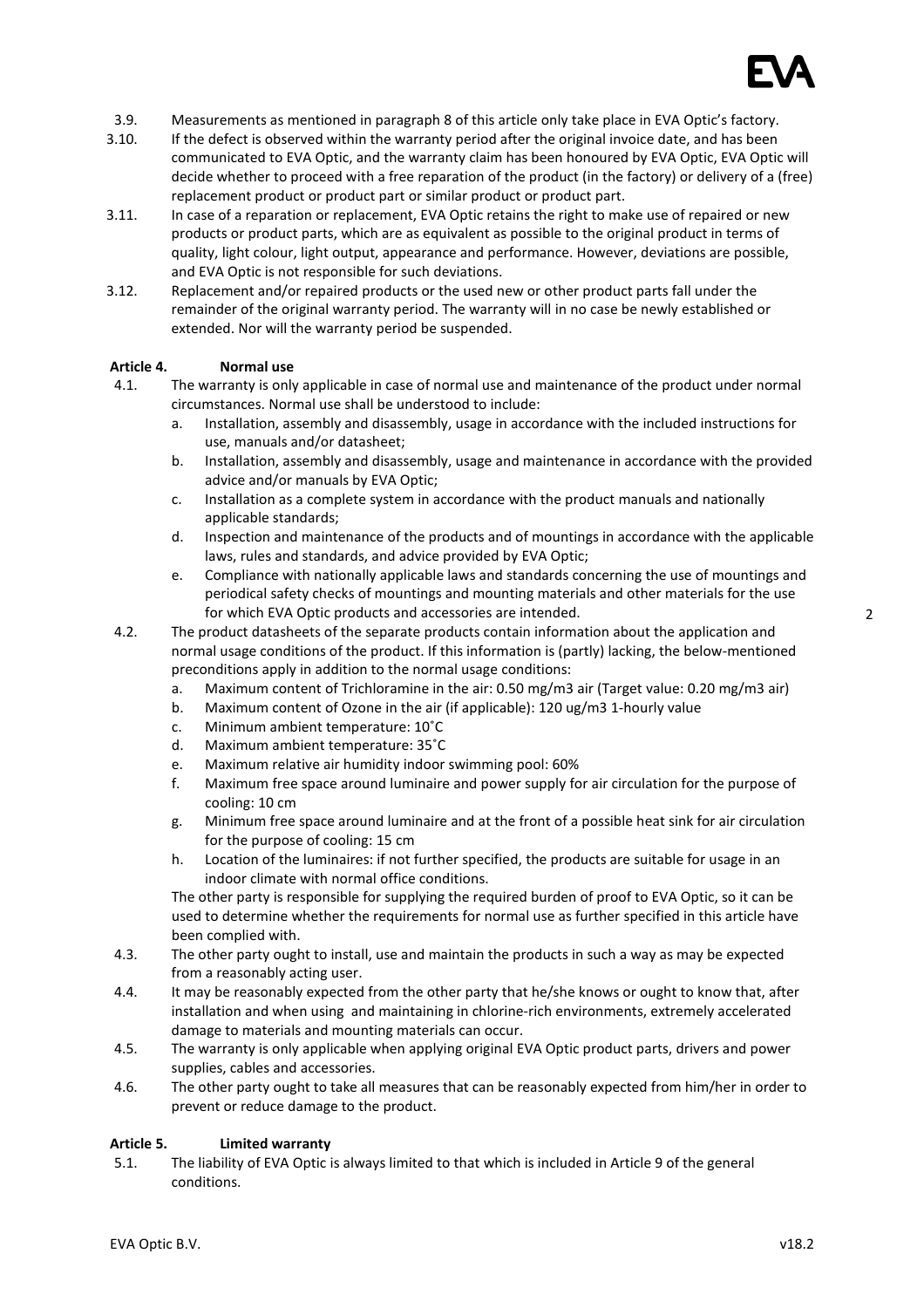

- 5.2. EVA Optic cannot be held responsible for any possible damages the other party suffers as a result of an installation temporarily not working during the period that a product is defective, the warranty claim is being examined, the product is being replaced or is being repaired.
- 5.3. If a product is defective and the other party has had the product replaced and/or repaired by a third party, the costs cannot be claimed back from EVA Optic.
- 5.4. Installation and de-installation of the products explicitly fall outside of the scope of these warranty conditions, regardless of the cause of the defect or the moment in which the defect occurs.
- 5.5. Work activities and wages for installation, or de-installation, replacement or reparation explicitly fall outside of the scope of the warranty conditions and cannot be claimed back from EVA Optic. Similarly, arranging for implements for access to the products – such as scaffolds, elevators, pontoons, etc. – falls outside of the scope of the warranty conditions and ought to be arranged for at the expense and risk of the other party.
- 5.6. EVA Optic is not responsible or liable for the (checking of) mountings and mounting materials of products (including supplied mountings).
- 5.7. A warranty claim will not be honoured in the following cases:
	- a. Abnormal use or abnormal installation, that is contrary to applicable national and international installation codes, which include – but are not limited to – NEN 1010 (The Netherlands), AREI (Belgium), DIN (Germany), IEC and ISO (international), National Electrical Code (United States), etc.;
	- b. Circumstances of abnormal use, such as vandalism, abuse, neglect, fire, (natural) disasters, etc.;
	- c. Uses or actions of use that reduce or undo the necessary cooling of the luminaire and/or the electrical power supply, such as, among others: insulation materials and other obstacles in front of, behind and/or around the product that can hinder or reduce the cooling capacity of a product. In such a case, the warranty will expire irrevocably;
	- d. Usage and/or replacement of product components and accessories by suppliers/manufacturers other than EVA Optic.
- 5.8. In environments where objects (such as in ball games) can reach the luminaires, it is obligatory to always make use of fall protection accessories in luminaires and linear lighting systems in order to secure the safety of users in the best way possible. The other party is responsible for assessing the need and complying with the application of this obligation.
- 5.9. EVAline linear lighting is a modular system that consists of two modules that are mounted together with a hinge system on the one side and a snap-lock mechanism on the other side. If there is disproportionate physical contact with an object such as a ball, the snap-lock mechanism could unsnap, which causes the light module to hang on the hinge system (and the possible obligatory fall protection – see paragraph 8). Although the chance is small, this could occur in practice. In this case, the luminaire is not defective and is also not regarded as such by EVA Optic. Responsibility for snapping the luminaire back in place in this case rests with the other party or user, and not with EVA Optic.
- 5.10. The warranty is limited to the first end user. This must be demonstrated with the original purchase invoice issued by EVA Optic or one of its official points of sale.
- 5.11. Warranty expires if, among other things, there are malfunctions in installations that, for example, cause ambient temperatures or chlorine concentrations in the air to fall outside the scope of normal usage.
- 5.12. EVA Optic is never liable for the applicability and safety of its products in a specific environment/application. Responsibility and assessment of the application of a product in a certain environment/application rests with the other party.
- 5.13. EVA Optic is never liable for the quality of, and the compatibility with, the installation in which/to which products are connected.
- 5.14. The other party is responsible for the safety and inspection of products and mounting and general safety in accordance with the nationally applicable laws, rules and standards.
- 5.15. If it appears during the examination of the warranty claim that the other party is not entitled to invoke the warranty due to these warranty conditions, this will be communicated to the other party as soon as possible.

#### Article 6. Returning product

6.1. The other party ought to report any complaints to EVA Optic directly after discovery, but at least within the set warranty period, after which EVA Optic can provide the other party with an RMA-